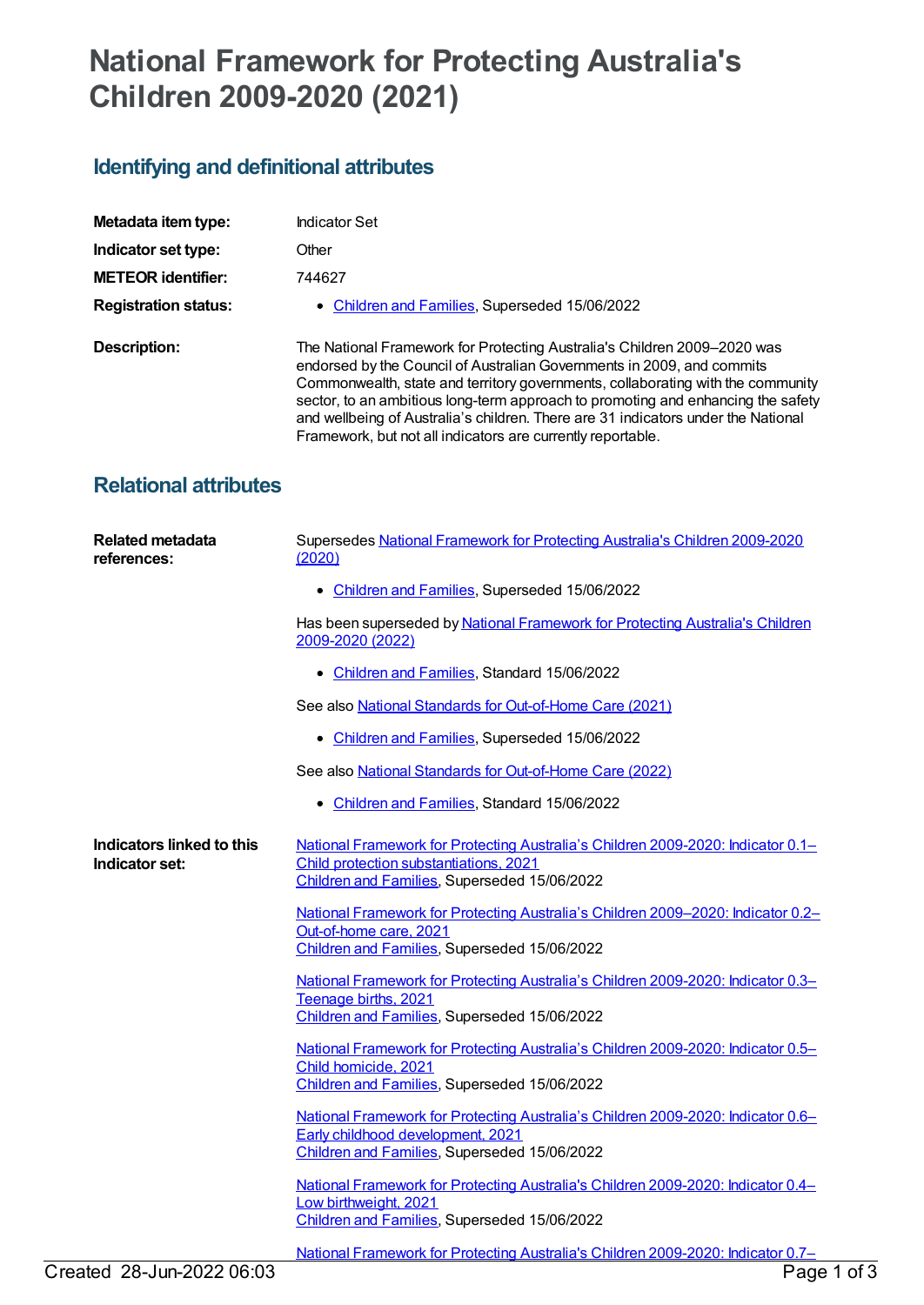Child social and emotional [wellbeing,](https://meteor.aihw.gov.au/content/744638) 2021 [Children](https://meteor.aihw.gov.au/RegistrationAuthority/17) and Families, Superseded 15/06/2022

National Framework for Protecting Australia's Children [2009-2020:](https://meteor.aihw.gov.au/content/744641) Indicator 0.8– Family economic situation, 2021 [Children](https://meteor.aihw.gov.au/RegistrationAuthority/17) and Families, Superseded 15/06/2022

National Framework for Protecting Australia's Children [2009-2020:](https://meteor.aihw.gov.au/content/744643) Indicator 1.1– Family functioning, 2021 [Children](https://meteor.aihw.gov.au/RegistrationAuthority/17) and Families, Superseded 15/06/2022

National Framework for Protecting Australia's Children [2009-2020:](https://meteor.aihw.gov.au/content/744647) Indicator 1.2– Perceived safety, 2021 [Children](https://meteor.aihw.gov.au/RegistrationAuthority/17) and Families, Superseded 15/06/2022

National Framework for Protecting Australia's Children [2009-2020:](https://meteor.aihw.gov.au/content/744649) Indicator 2.1– Family support service use, 2021 [Children](https://meteor.aihw.gov.au/RegistrationAuthority/17) and Families, Superseded 15/06/2022

National Framework for Protecting Australia's Children [2009-2020:](https://meteor.aihw.gov.au/content/744651) Indicator 2.2– Early childhood education, 2021 [Children](https://meteor.aihw.gov.au/RegistrationAuthority/17) and Families, Superseded 15/06/2022

National Framework for Protecting Australia's Children [2009-2020:](https://meteor.aihw.gov.au/content/744655) Indicator 2.3– Antenatal care, 2021 [Children](https://meteor.aihw.gov.au/RegistrationAuthority/17) and Families, Superseded 15/06/2022

National Framework for Protecting Australia's Children [2009-2020:](https://meteor.aihw.gov.au/content/744659) Indicator 3.1– Parental substance use (drugs), 2021 [Children](https://meteor.aihw.gov.au/RegistrationAuthority/17) and Families, Superseded 15/06/2022

National Framework for Protecting Australia's Children [2009-2020:](https://meteor.aihw.gov.au/content/744661) Indicator 3.2– Parental substance use (alcohol), 2021 [Children](https://meteor.aihw.gov.au/RegistrationAuthority/17) and Families, Superseded 15/06/2022

National Framework for Protecting Australia's Children [2009-2020:](https://meteor.aihw.gov.au/content/744663) Indicator 3.3– Parental mental health, 2021 [Children](https://meteor.aihw.gov.au/RegistrationAuthority/17) and Families, Superseded 15/06/2022

National Framework for Protecting Australia's Children 2009-2020: Indicator 3.4– [Homelessness,](https://meteor.aihw.gov.au/content/744665) 2021 [Children](https://meteor.aihw.gov.au/RegistrationAuthority/17) and Families, Superseded 15/06/2022

National Framework for Protecting Australia's Children [2009-2020:](https://meteor.aihw.gov.au/content/744667) Indicator 3.5– Domestic violence, 2021 [Children](https://meteor.aihw.gov.au/RegistrationAuthority/17) and Families, Superseded 15/06/2022

National Framework for Protecting Australia's Children 2009-2020: Indicator 4.1– Child protection [resubstantiations,](https://meteor.aihw.gov.au/content/744669) 2021 [Children](https://meteor.aihw.gov.au/RegistrationAuthority/17) and Families, Superseded 15/06/2022

National Framework for Protecting Australia's Children [2009-2020:](https://meteor.aihw.gov.au/content/744672) Indicator 4.2– Placement stability, 2021 [Children](https://meteor.aihw.gov.au/RegistrationAuthority/17) and Families, Superseded 15/06/2022

National Framework for Protecting Australia's Children [2009-2020:](https://meteor.aihw.gov.au/content/744674) Indicator 4.3– Carer retention, 2021 [Children](https://meteor.aihw.gov.au/RegistrationAuthority/17) and Families, Superseded 15/06/2022

National Framework for Protecting Australia's Children [2009-2020:](https://meteor.aihw.gov.au/content/744676) Indicator 4.5– Literacy and numeracy, 2021 [Children](https://meteor.aihw.gov.au/RegistrationAuthority/17) and Families, Superseded 15/06/2022

National Framework for Protecting Australia's Children [2009-2020:](https://meteor.aihw.gov.au/content/744678) Indicator 4.6– Leaving care plan, 2021 [Children](https://meteor.aihw.gov.au/RegistrationAuthority/17) and Families, Superseded 15/06/2022

National Framework for Protecting Australia's Children [2009-2020:](https://meteor.aihw.gov.au/content/744680) Indicator 4.7– Cross sector clients, 2021 [Children](https://meteor.aihw.gov.au/RegistrationAuthority/17) and Families, Superseded 15/06/2022